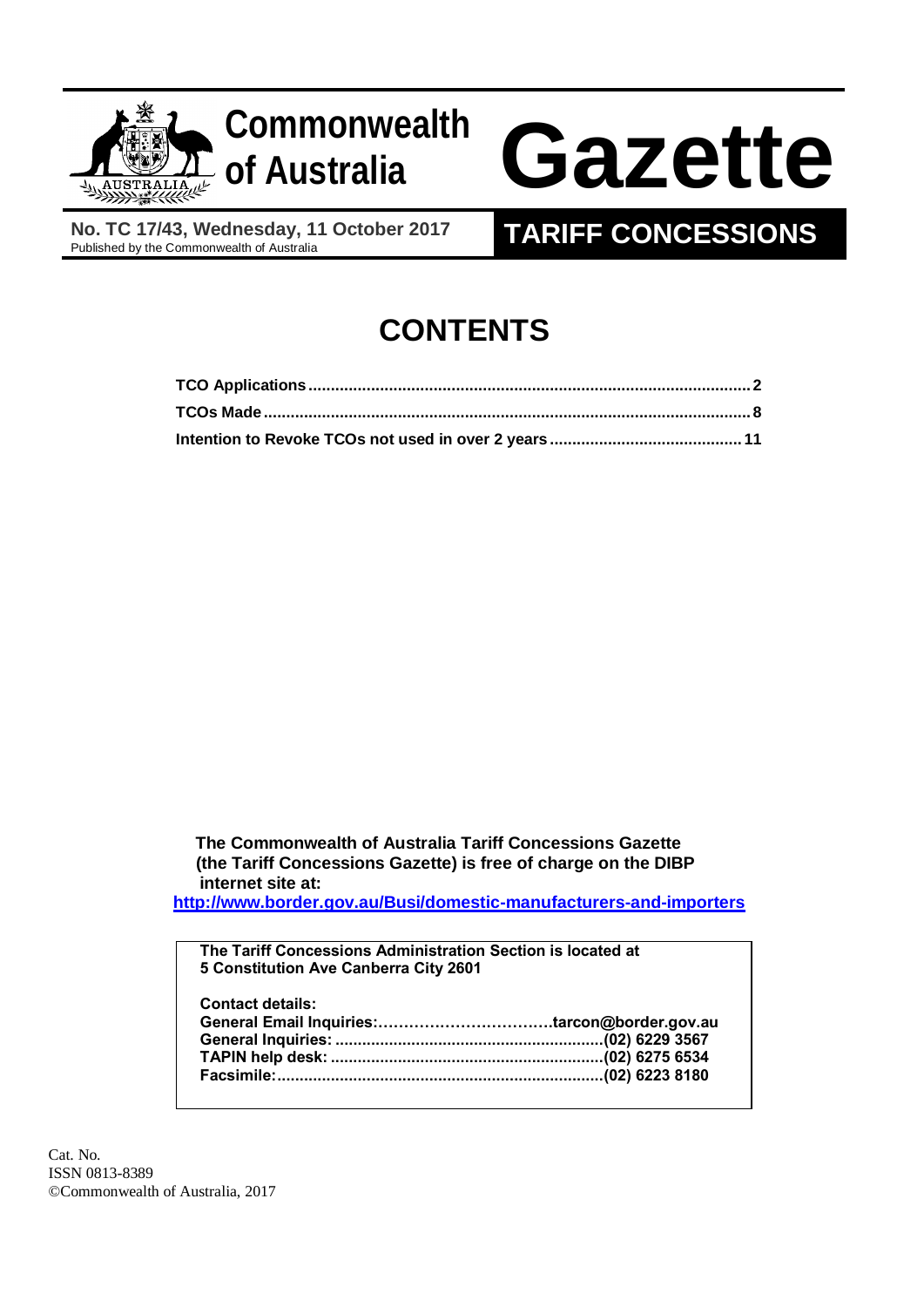# <span id="page-1-0"></span>**CUSTOMS ACT 1901 - NOTICE PURSUANT TO SECTION 269K(1) - APPLICATIONS MADE FOR TARIFF CONCESSION ORDERS**

Applications have been lodged for Tariff Concession Orders for the goods described in the following TABLE.

Australian manufacturers who wish to contest the granting of a Tariff Concession Order for the goods described are invited to lodge a submission in writing in an approved form. Submissions must be lodged within 50 days of the date of publication of this Notice.

The operative date (Op.) and TC reference number follow the description of goods.

Objections to the making of TCO submission forms are available at

# <http://www.border.gov.au/Forms/Documents/b444.pdf>

Contact: Email tarcon@border.gov.au

## THE TABLE

| Description of Goods including the<br>Customs Tariff Classification |                                                                                                                                                                                                                                                        |                | Schedule 4 Item Number<br>General Duty Rate |
|---------------------------------------------------------------------|--------------------------------------------------------------------------------------------------------------------------------------------------------------------------------------------------------------------------------------------------------|----------------|---------------------------------------------|
| 3919.90.90                                                          | FILM, ADHESIVE, including BOTH of the following:<br>(a) pressure sensitive adhesive layer;<br>(b) silicone coated release liner<br>Op. 01.09.17                                                                                                        | $-$ TC 1793536 | 50                                          |
|                                                                     | Stated Use:<br>For making product labels for food and beverage containers                                                                                                                                                                              |                |                                             |
|                                                                     | Applicant: SPICERS AUSTRALIA PTY LTD                                                                                                                                                                                                                   |                | 5%                                          |
| 7326.90.90                                                          | MOUNTINGS, RAILWAY NOISE DAMPING PANELS AND/OR WALLS, with OR<br>without mounting hardware<br>Op. 07.09.17                                                                                                                                             | $-$ TC 1795968 | 50                                          |
|                                                                     | Stated Use:<br>Attachment of noise damping walls and panels to railway<br>track sleepers and railway bridge railings                                                                                                                                   |                |                                             |
|                                                                     | Applicant: PROJEX GROUP PTY LTD                                                                                                                                                                                                                        |                | 5%                                          |
| 8205.59.00                                                          | SETS, AUTOMOBILE ENGINE TIMING TOOL, consisting of ALL of the<br>following:<br>(a) oil pump tensioner lock;<br>(b) crankshaft pulley bolt spacer;<br>(c) valve remover;<br>(d) tensioner locks;<br>(e) camshaft locks;<br>(f) crankshaft pulley holder |                | 50                                          |
|                                                                     | Op. 12.09.17                                                                                                                                                                                                                                           | $-$ TC 1797484 |                                             |
|                                                                     | Stated Use:<br>For maintaining the appropriate timing for automobile engines                                                                                                                                                                           |                |                                             |
|                                                                     | Applicant: TRIDON AUSTRALIA PTY LTD                                                                                                                                                                                                                    |                | 5%                                          |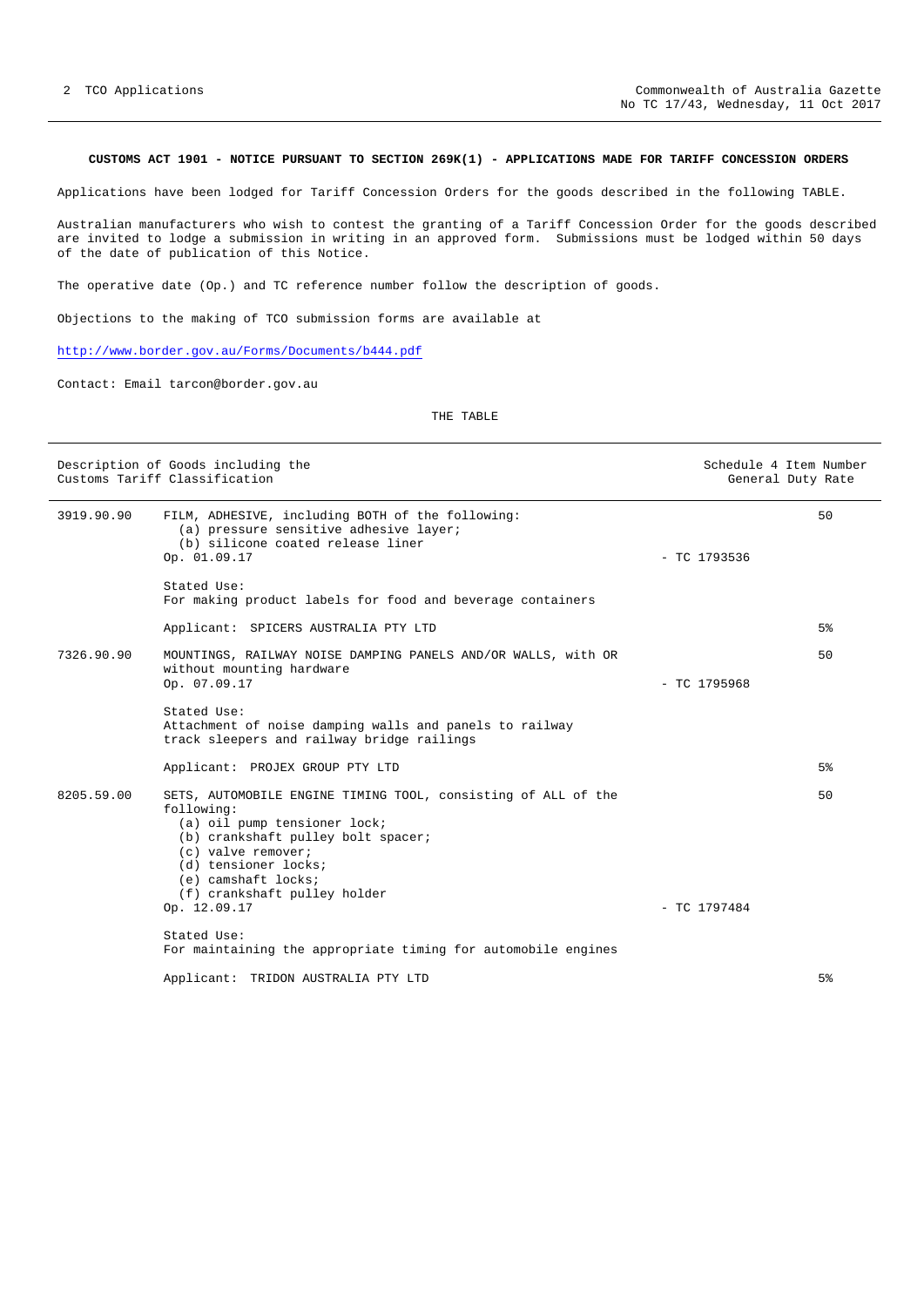|            | Description of Goods including the<br>Customs Tariff Classification                                                                                                                                                                                                                                                                                                                                                              |                | Schedule 4 Item Number<br>General Duty Rate |
|------------|----------------------------------------------------------------------------------------------------------------------------------------------------------------------------------------------------------------------------------------------------------------------------------------------------------------------------------------------------------------------------------------------------------------------------------|----------------|---------------------------------------------|
| 8211.91.00 | KNIVES, TABLE, stainless steel, unplated, with OR without a<br>knife block AND/OR plastic handles<br>Op. 12.09.17                                                                                                                                                                                                                                                                                                                | $-$ TC 1797487 | 50                                          |
|            | Stated Use:<br>For cutting food prior to eating                                                                                                                                                                                                                                                                                                                                                                                  |                |                                             |
|            | Applicant: SUSSKIND AND DANZIGER PTY LTD                                                                                                                                                                                                                                                                                                                                                                                         |                | 5%                                          |
| 8402.90.00 | PARTS, SUPERHEATER WATER CO-GENERATION BOILER, being ANY of the<br>following:<br>(a) boiler membrane tube walls AND/OR panels;<br>(b) downcomer tubes;<br>(c) water wall headers<br>Op. 06.09.17                                                                                                                                                                                                                                 | $-$ TC 1795501 | 50                                          |
|            | Stated Use:<br>Internal parts and components for superheater water boiler in co-<br>generation power plant                                                                                                                                                                                                                                                                                                                       |                |                                             |
|            | Applicant: MSF SUGAR PTY LTD                                                                                                                                                                                                                                                                                                                                                                                                     |                | 5%                                          |
| 8414.80.19 | KITS, AIRBAG SUSPENSION CONTROL, consisting of ALL of the<br>following:<br>(a) electronic control unit;<br>(b) handheld controller;<br>$(c)$ air compressor;<br>(d) compressor relay;<br>(e) air filter;<br>$(f)$ valve block;<br>(g) height sensors;<br>(h) mounting brackets AND fittings;<br>$(i)$ airline tubing;<br>$(j)$ wiring harness;<br>(k) fasteners                                                                  |                | 50                                          |
|            | Op. 11.09.17                                                                                                                                                                                                                                                                                                                                                                                                                     | $-$ TC 1796587 |                                             |
|            | Stated Use:<br>Controls air on trailer and caravan airbag suspension systems                                                                                                                                                                                                                                                                                                                                                     |                |                                             |
|            | Applicant: CLAMP INDUSTRIES PTY LTD                                                                                                                                                                                                                                                                                                                                                                                              |                | 5%                                          |
| 8418.69.00 | REFRIGERATION AND FREEZER SYSTEM, consisting of ALL of the<br>following:<br>(a) power capacity NOT less than 1 100 W and NOT greater than<br>4 100 W;<br>(b) temperature range NOT less than -25 degrees Celsius and<br>NOT greater than 10 degrees Celsius;<br>(c) electric current supply NOT greater than 25 A;<br>(d) electronic OR hot gas defroster;<br>(e) electronic OR digital OR touch screen controls<br>Op. 12.09.17 | $-$ TC 1797689 | 50                                          |
|            | Stated Use:<br>For cooling areas or rooms for the purposes of preserving<br>food and beverages                                                                                                                                                                                                                                                                                                                                   |                |                                             |
|            | Applicant: BROMIC PTY LTD                                                                                                                                                                                                                                                                                                                                                                                                        |                | 5%                                          |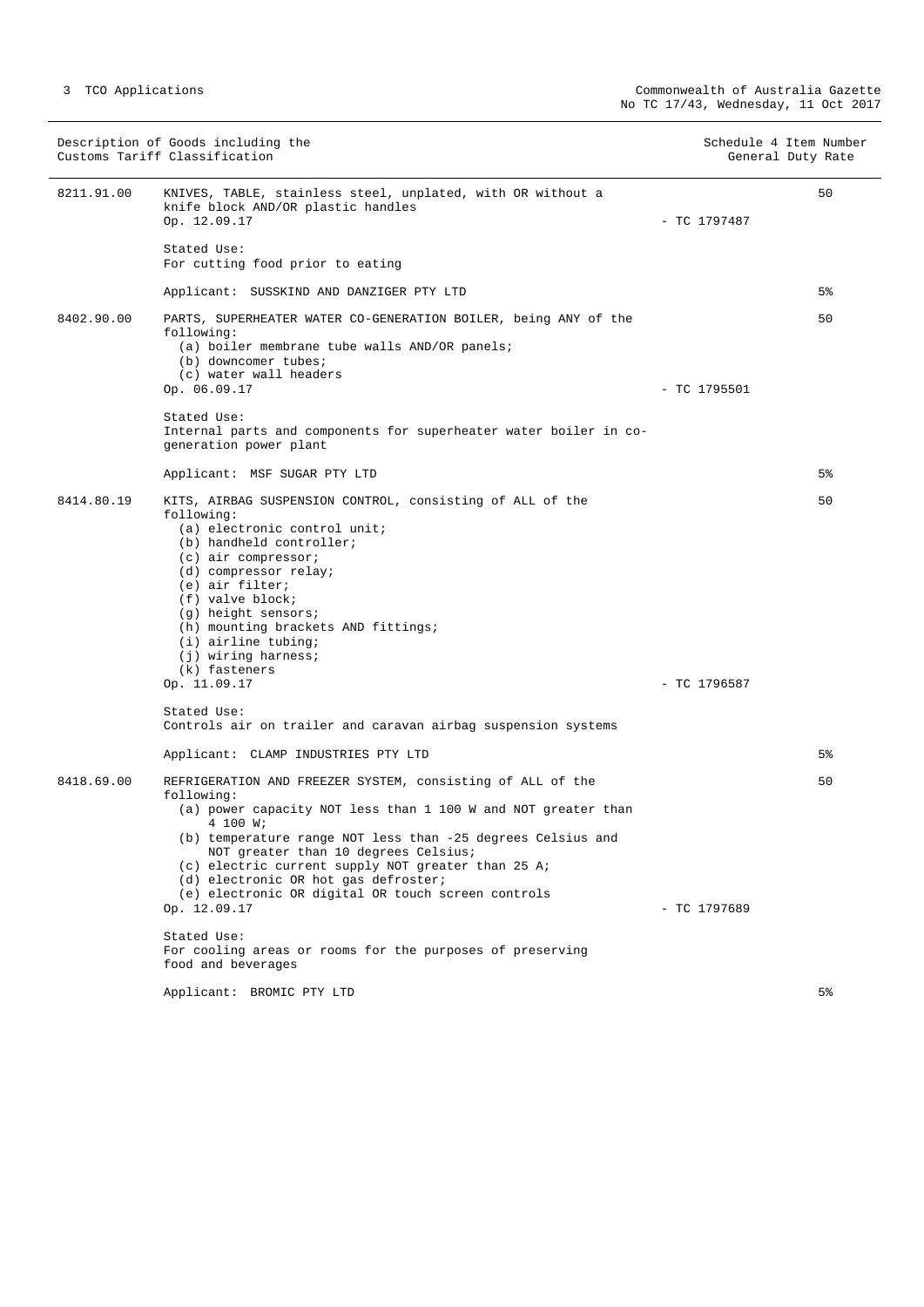|            | Description of Goods including the<br>Customs Tariff Classification                                                                                                                                                                                                                                      | Schedule 4 Item Number | General Duty Rate |
|------------|----------------------------------------------------------------------------------------------------------------------------------------------------------------------------------------------------------------------------------------------------------------------------------------------------------|------------------------|-------------------|
| 8427.10.00 | VEHICLE MOVERS, standing rider OR pedestrian operated, electric<br>motor driven, having a maximum lifting capacity NOT greater than<br>7 000 kg, with OR without ANY of the following:<br>(a) foldable roller protectors;<br>(b) ride on platform;<br>(c) roller cylinders;<br>(d) winch<br>Op. 12.09.17 | $-$ TC 17100587        | 50                |
|            | Stated Use:<br>For transporting automotive vehicles over short distances such<br>as automotive testing labs, car production lines, large<br>workshops and car dealer show rooms                                                                                                                          |                        |                   |
|            | Applicant: ADAPT-A-LIFT GROUP PTY LTD                                                                                                                                                                                                                                                                    |                        | 5%                |
| 8428.90.00 | PACKING LANES, EGG, with OR without conveyors<br>Op. 07.09.17                                                                                                                                                                                                                                            | $-$ TC 1795759         | 50                |
|            | Stated Use:<br>Packing of graded eggs into a tray or carton                                                                                                                                                                                                                                              |                        |                   |
|            | Applicant: PACE FARM PTY LTD                                                                                                                                                                                                                                                                             |                        | 5%                |
| 8428.90.00 | LOADERS, EGG HANDLING, suction cup head, programmable logic<br>controlled<br>Op. 07.09.17                                                                                                                                                                                                                | $-$ TC 1795761         | 50                |
|            | Stated Use:<br>Loading eggs onto a conveyor as part of production line                                                                                                                                                                                                                                   |                        |                   |
|            | Applicant: PACE FARM PTY LTD                                                                                                                                                                                                                                                                             |                        | 5%                |
| 8437.10.00 | OPTICAL SORTING MACHINES, GRAIN, colour differentiation,<br>programmable logic controlled, including ALL of the following:<br>(a) LED AND/OR infrared lights;<br>$(b)$ cameras;<br>(c) defect detection<br>Op. 08.09.17                                                                                  | $-$ TC 1796255         | 50                |
|            | Stated Use:<br>To identify and reject defective and diseased grains and foreign<br>materials from cereals                                                                                                                                                                                                |                        |                   |
|            | Applicant: NESTLE AUSTRALIA LTD                                                                                                                                                                                                                                                                          |                        | 5%                |
| 8437.10.00 | GRAIN SEPARATING MACHINES, including BOTH of the following:<br>(a) oscillating tables;<br>(b) maximum grain throughput NOT less than 2 400 $kg/h$<br>Op. 08.09.17                                                                                                                                        | $-$ TC 1796261         | 50                |
|            | Stated Use:<br>For separating cereals into different types of grains                                                                                                                                                                                                                                     |                        |                   |
|            | Applicant: NESTLE AUSTRALIA LTD                                                                                                                                                                                                                                                                          |                        | 5%                |
| 8437.10.00 | GRAIN AND/OR CHAFF SEPARATION MACHINES, including BOTH of the<br>following:<br>$(a)$ aspirator;<br>(b) separating capacity NOT less than 8t per hour<br>Op. 08.09.17                                                                                                                                     | $-$ TC 1796263         | 50                |
|            | Stated Use:<br>For separating low density chaff from grain products                                                                                                                                                                                                                                      |                        |                   |
|            | Applicant: NESTLE AUSTRALIA LTD                                                                                                                                                                                                                                                                          |                        | 5%                |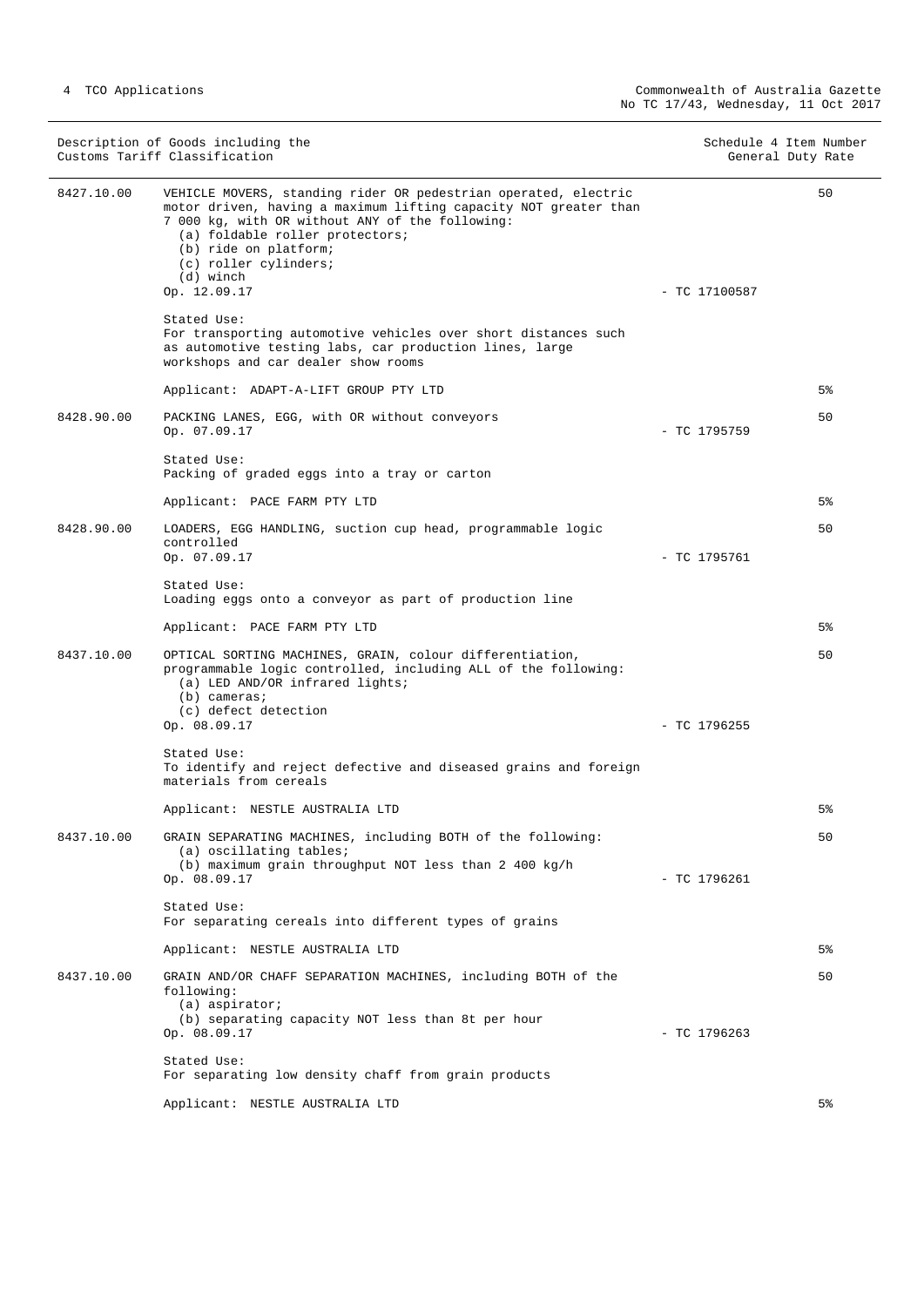|            | Description of Goods including the<br>Customs Tariff Classification                                                                                                                                                                                                                                | Schedule 4 Item Number | General Duty Rate |
|------------|----------------------------------------------------------------------------------------------------------------------------------------------------------------------------------------------------------------------------------------------------------------------------------------------------|------------------------|-------------------|
| 8437.10.00 | GRAIN DESTONING MACHINES, including BOTH of the following:<br>(a) oscillating screens;<br>(b) whole grain throughput capacity NOT less than 3.9 t<br>per hour,<br>with OR without an air recycling gravity separator<br>Op. 08.09.17                                                               | $-$ TC 1796267         | 50                |
|            | Stated Use:<br>To clean grain by removing foreign materials such as stones,<br>metal and glass                                                                                                                                                                                                     |                        |                   |
|            | Applicant: NESTLE AUSTRALIA LTD                                                                                                                                                                                                                                                                    |                        | 5%                |
| 8437.10.00 | GRAIN SORTING AND/OR CLEANING MACHINES, including BOTH of the<br>following:<br>$(a)$ sieves;<br>(b) maximum grain throughput NOT less than 14 t per hour,<br>with OR without EITHER of the following:<br>(i) air recycling aspirator;                                                              |                        | 50                |
|            | (ii) fan driven gravity separator<br>Op. 08.09.17                                                                                                                                                                                                                                                  | $-$ TC 1796270         |                   |
|            | Stated Use:<br>For sorting foreign materials from grains and sorting the grains<br>into the different varieties                                                                                                                                                                                    |                        |                   |
|            | Applicant: NESTLE AUSTRALIA LTD                                                                                                                                                                                                                                                                    |                        | 5%                |
| 8437.10.00 | GRAIN GRADING MACHINES, being EITHER of the following:<br>(a) round grain graders, including ALL of the following:<br>(i) grading cylinder;<br>(ii) trough, having a screw conveyor;<br>(iii) cylindrical beater,<br>(b) length graders, including BOTH of the following:<br>(i) grading cylinder; |                        | 50                |
|            | (ii) trough, having a screw conveyor<br>Op. 08.09.17                                                                                                                                                                                                                                               | $-$ TC 1796272         |                   |
|            | Stated Use:<br>For separating grains by size and shape                                                                                                                                                                                                                                             |                        |                   |
|            | Applicant: NESTLE AUSTRALIA LTD                                                                                                                                                                                                                                                                    |                        | 5%                |
| 8437.10.00 | CENTRIFUGAL GRAIN SEPARATING MACHINES<br>Op. 08.09.17                                                                                                                                                                                                                                              | $-$ TC 1796274         | 50                |
|            | Stated Use:<br>To separate grains from foreign materials and also separate<br>grains into the different varieties                                                                                                                                                                                  |                        |                   |
|            | Applicant: NESTLE AUSTRALIA LTD                                                                                                                                                                                                                                                                    |                        | 5%                |
| 8479.82.00 | SOAP MILLING PRODUCTION LINE, programmable logic controlled,<br>having ALL the following:<br>$(a)$ unloaders;<br>$(b)$ hoppers;<br>$(c)$ weigh scale;<br>(d) pelletiser AND/OR refiner;<br>(e) working platform;<br>$(f)$ conveyors;<br>$(g)$ mixers;<br>(h) three roll mill;<br>(i) chiller       |                        | 50                |
|            | Op. 12.09.17<br>Stated Use:                                                                                                                                                                                                                                                                        | $-$ TC 1797259         |                   |
|            | Production of toilet soap                                                                                                                                                                                                                                                                          |                        |                   |
|            | Applicant: NATURAL RESOURCES AUSTRALIA                                                                                                                                                                                                                                                             |                        | 5%                |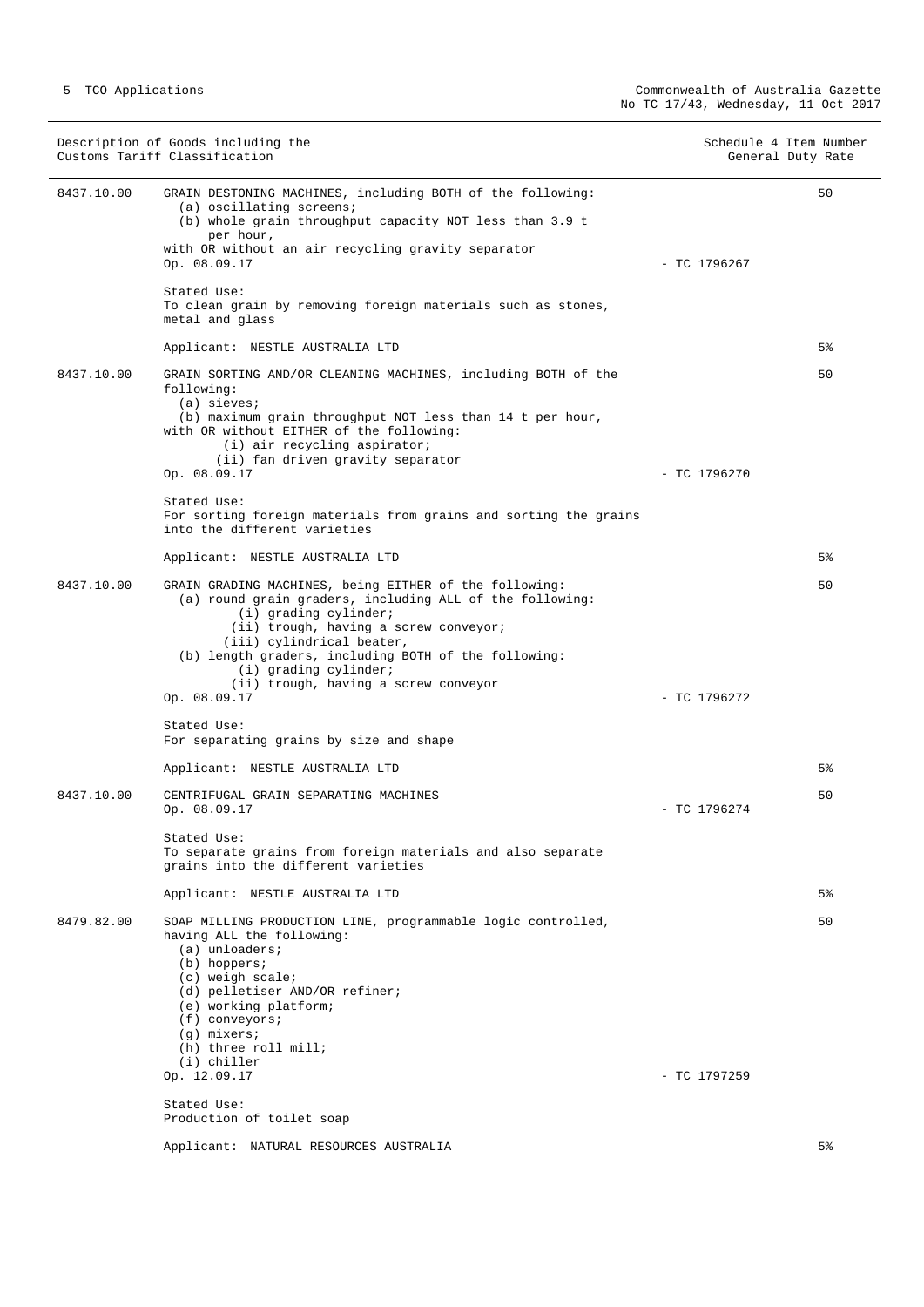|            | Description of Goods including the<br>Customs Tariff Classification                                                                                                                                                                                                                                                                                                                                                                                                                                       | Schedule 4 Item Number<br>General Duty Rate |  |
|------------|-----------------------------------------------------------------------------------------------------------------------------------------------------------------------------------------------------------------------------------------------------------------------------------------------------------------------------------------------------------------------------------------------------------------------------------------------------------------------------------------------------------|---------------------------------------------|--|
| 8479.89.90 | GRADING AND SEPARATING MACHINES, automated, including ALL of the<br>following:<br>(a) inlet hopper;<br>(b) adjustable grading channel;<br>$(c)$ grader;<br>$(d)$ separator;<br>(e) conveyor;<br>(f) discharge chutes;<br>with OR without one OR more of the following:<br>(i) supports with OR without steps AND/OR rails;<br>(ii) control panels;<br>(iii) motor starters;<br>(iv) electrical connectors AND/OR fittings<br>Op. 04.09.17<br>Stated Use:<br>Grading or sorting of live fish or hatchlings | 50<br>$-$ TC 1794381                        |  |
|            | Applicant: SEROLO PTY LTD                                                                                                                                                                                                                                                                                                                                                                                                                                                                                 | 5%                                          |  |
| 8479.89.90 | SORTING AND COLLATING MACHINES, including ALL of the following:<br>(a) dosing elevators;<br>(b) product counters with vibratory feeding channels;<br>(c) bucket elevators<br>Op. 11.09.17                                                                                                                                                                                                                                                                                                                 | 50<br>$-$ TC 1796507                        |  |
|            | Stated Use:<br>Machines collectively sort and collate wrapped chocolates into<br>selected varieties and quantities and then convey to cartoning<br>equipment                                                                                                                                                                                                                                                                                                                                              |                                             |  |
|            | Applicant: MONDELEZ AUSTRALIA PTY LTD                                                                                                                                                                                                                                                                                                                                                                                                                                                                     | 5%                                          |  |
| 8479.89.90 | SOAP PLODDER MACHINES, duplex vacuum, programmable logic<br>controlled, with OR without chiller, including ALL of the<br>following:<br>$(a)$ reducers;<br>(b) barrels;<br>(c) silumin alloy worms;<br>(d) pelletising head;<br>$(e)$ vacuum chamber;<br>(f) extrusion conical head<br>Op. 11.09.17                                                                                                                                                                                                        | 50<br>$-$ TC 1796721                        |  |
|            | Stated Use:<br>Production of toilet soap                                                                                                                                                                                                                                                                                                                                                                                                                                                                  |                                             |  |
|            | Applicant: NATURAL RESOURCES AUSTRALIA                                                                                                                                                                                                                                                                                                                                                                                                                                                                    | 5%                                          |  |
| 8479.89.90 | PRESSES AND/OR STAMPERS, SOAP, multi flash, programmable logic<br>controlled, with OR without die chiller, including ALL of the<br>following:<br>$(a)$ stamping unit;<br>(b) vertical OR horizontal infeeders;<br>$(c)$ stamped bar dischargers;<br>(d) die sets                                                                                                                                                                                                                                          | 50                                          |  |
|            | Op. 12.09.17                                                                                                                                                                                                                                                                                                                                                                                                                                                                                              | $-$ TC 1797693                              |  |
|            | Stated Use:<br>Production of toilet soap                                                                                                                                                                                                                                                                                                                                                                                                                                                                  |                                             |  |
|            | Applicant: NATURAL RESOURCES AUSTRALIA                                                                                                                                                                                                                                                                                                                                                                                                                                                                    | 5%                                          |  |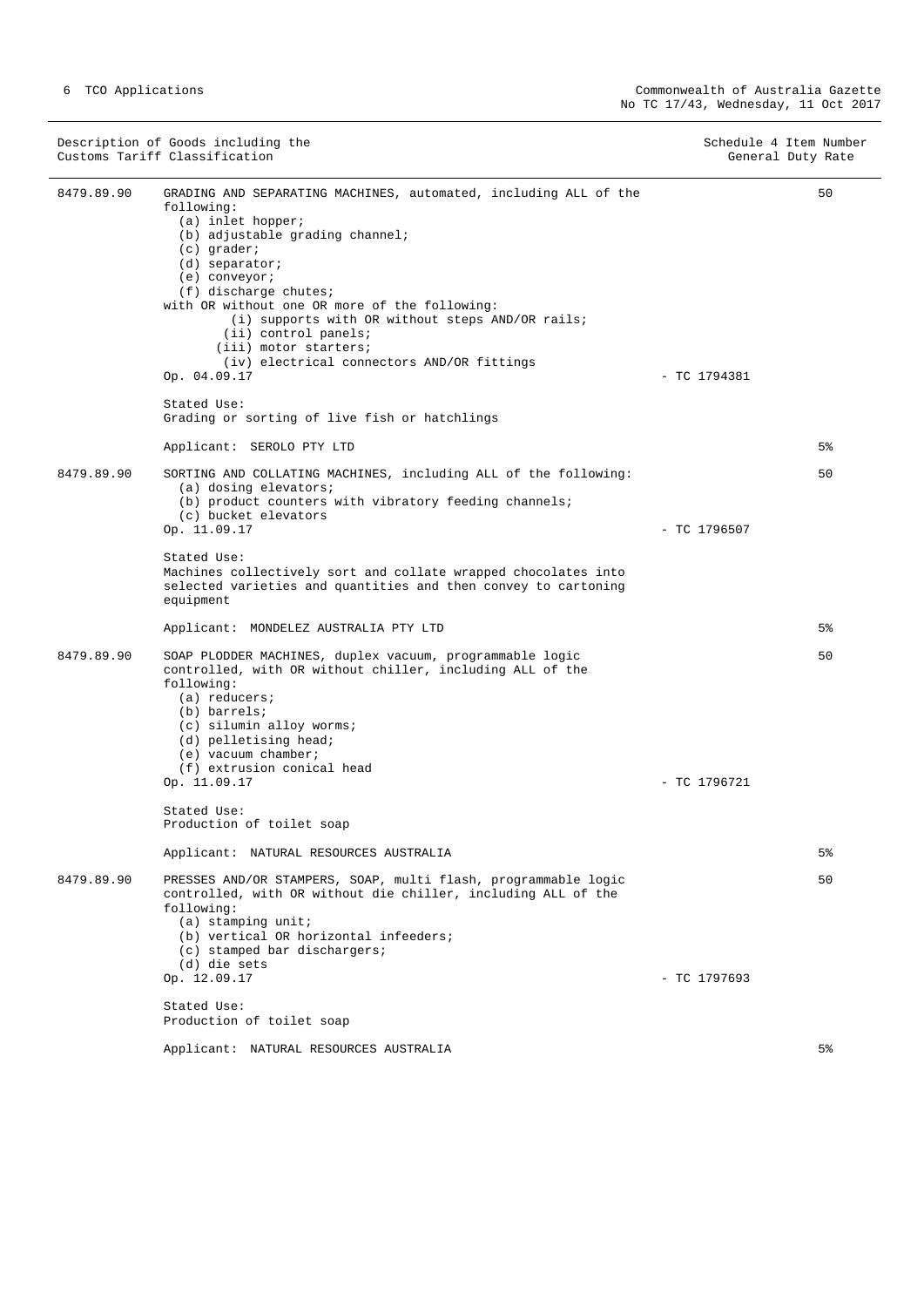|            | Description of Goods including the<br>Customs Tariff Classification                                                                                                                                                                          |                | Schedule 4 Item Number<br>General Duty Rate |
|------------|----------------------------------------------------------------------------------------------------------------------------------------------------------------------------------------------------------------------------------------------|----------------|---------------------------------------------|
| 8479.89.90 | SOAP CUTTERS, programmable logic controlled, including ALL of<br>the following:<br>$(a)$ measuring encoder;<br>(b) belt conveyor;<br>(c) cutting plane height adjuster;<br>(d) covers with interlocks;<br>(e) movable wheels<br>Op. 12.09.17 | $-$ TC 1797694 | 50                                          |
|            | Stated Use:<br>Production of toilet soap                                                                                                                                                                                                     |                |                                             |
|            | Applicant: NATURAL RESOURCES AUSTRALIA                                                                                                                                                                                                       |                | 5%                                          |
| 8483.30.90 | PLAIN SHAFT BEARINGS, AUTOCLAVE TRACK CONVEYOR WHEELS<br>Op. 11.09.17                                                                                                                                                                        | $-$ TC 1797251 | 50                                          |
|            | Stated Use:<br>Used as parts of a trolley wheel to convey aerated concrete to<br>and from autoclave                                                                                                                                          |                |                                             |
|            | Applicant: CSR BUILDING PRODUCTS LIMITED                                                                                                                                                                                                     |                | 5%                                          |
| 8504.23.00 | TRANSFORMERS, ELECTRICAL, liquid dielectric, having BOTH of the<br>following:<br>(a) power handling capacity NOT less than 10 000 kVA;<br>(b) system highest voltage NOT less than 11.5 kV<br>Op. 11.09.17                                   | - TC 1797246   | 50                                          |
|            | Stated Use:<br>In power plants, when supplying high voltage electricity to the<br>grid                                                                                                                                                       |                |                                             |
|            | Applicant: POWER RENTAL OP CO AUSTRALIA LLC                                                                                                                                                                                                  |                | 5%                                          |
| 8504.34.00 | SUB-STATIONS, MODULAR POWER PLANT, shipping container mounted,<br>including ALL of the following:<br>$(a)$ transformers;<br>(b) switchgear;<br>(c) battery chargers<br>Op. 07.09.17                                                          | $-$ TC 1795971 | 50                                          |
|            | Stated Use:<br>For power supply within a scalable, portable, modular power plant                                                                                                                                                             |                |                                             |
|            | Applicant: POWER RENTAL OP CO AUSTRALIA LLC                                                                                                                                                                                                  |                | 5%                                          |
| 8716.39.00 | TRUCKS, CONCRETE PANEL TRANSPORTING, including ALL of the<br>following:<br>(a) NOT less than 3 axles;<br>(b) concrete panel loader AND unloader;<br>(c) truck width NOT greater than 2 500 mm;<br>(d) load restraint hydraulic clamps        |                | 50                                          |
|            | Op. 12.09.17                                                                                                                                                                                                                                 | $-$ TC 1797691 |                                             |
|            | Stated Use:<br>For transporting concrete panels                                                                                                                                                                                              |                |                                             |
|            | Applicant: DUNBAR CONSULTING SERVICES                                                                                                                                                                                                        |                | 5%                                          |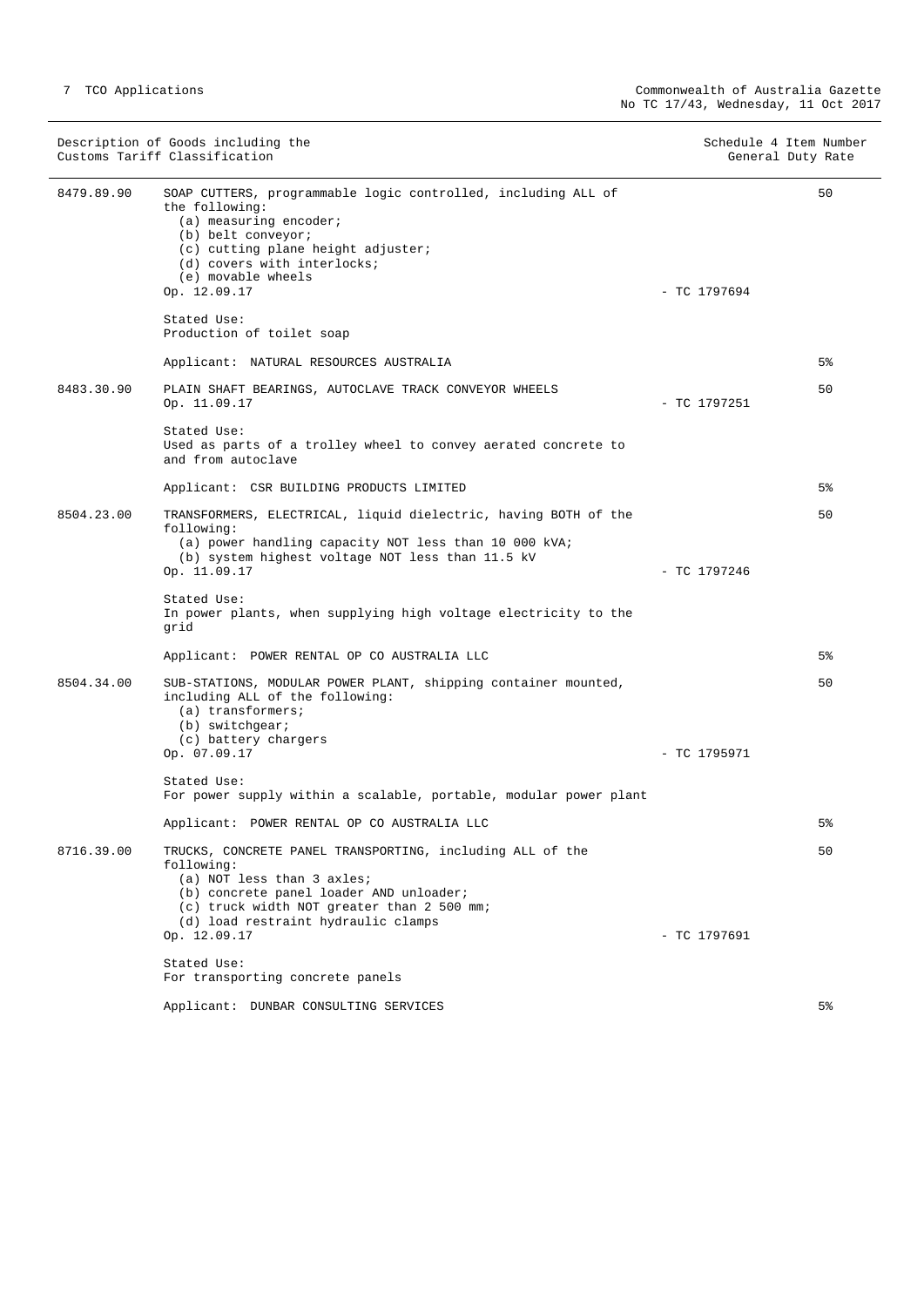### **CUSTOMS ACT 1901 - NOTICE PURSUANT TO SECTION 269R(1) - TARIFF CONCESSION ORDERS MADE**

<span id="page-7-0"></span>Tariff Concession Orders have been made for the goods described in the following TABLE.

The operative date (Op.) and TC reference No. follow the description of goods. Local manufacturers of substitutable goods may request the revocation of TCOs at any time.

#### THE TABLE

Description of Goods including the Schedule 4 Item Number (Schedule 4 Item Number Customs Tariff Classification

3906.10.00 RESINS, POLYMETHYL METHACRYLATE, in pellet form Op. 05.07.17 Dec. date 05.10.17 - TC 1771945 50 3926.90.90 HANDLE COVERS, OPERATING THEATRE SURGERY LIGHT, sterile, plastic Op. 06.07.17 Dec. date 05.10.17 - TC 1773016 50 4202.92.90 BAGS, SECURITY, having ALL of the following: (a) eyelets; (b) webbing strap;  $(c)$  nylon bag<br>Op.  $07.07.17$ Dec. date 05.10.17 - TC 1773127 50 7326.90.90 PIPE MOUNTING COMPONENTS, being ANY of the following: (a) slide sets; (b) blocksets; (c) mounting kits consisting of ALL of the following: (i) threaded stud; (ii) hexagon nut; (iii) rod coupling; (iv) universal joints, (d) universal joints; (e) toggle stud<br>Op.  $10.07.17$ Dec. date 06.10.17 - TC 1774217  $50$ 8301.40.00 LOCKS, having BOTH of the following: (a) deadbolt tubular latch;  $(b)$  cylinders<br>Op.  $04.07.17$ Dec. date 05.10.17 - TC 1771694 50 8301.60.00 PARTS, LOCK, being cylinders with OR without keys Op. 04.07.17 Dec. date 05.10.17 - TC 1771695 50 8301.60.00 PARTS, LOCKS, being deadbolts having ALL of the following: (a) tubular latch; (b) strike plate; (c) fixing screws; (d) escutcheons Op. 07.07.17 Dec. date 05.10.17 - TC 1773130 50 8302.41.00 DOOR FURNITURE, LEVER AND/OR KNOB, having BOTH of the following: (a) tubular latch; (b) striker Op. 04.07.17 Dec. date 05.10.17 - TC 1771692 50 8415.83.00 HEATING AND COOLING MACHINES, POULTRY EGG HATCHERY, programmable logic controlled, including ALL of the following: (a) filters; (b) exhausts OR ventilators; (c) coolers; (d) humidifiers; (e) air handlers; (f) heat recoverers; (g) ducts Op. 03.07.17 Dec. date 06.10.17 - TC 1771202 50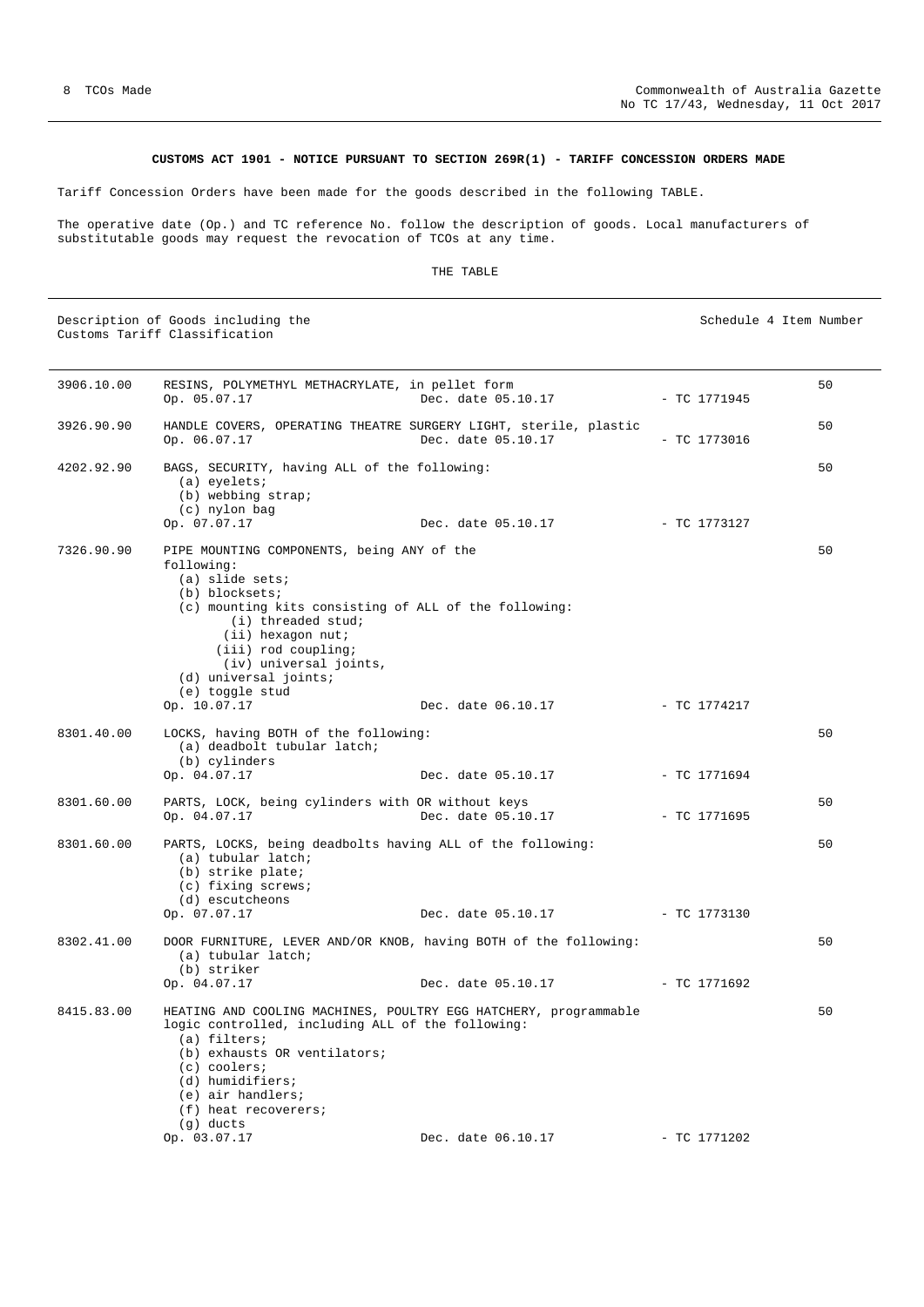Description of Goods including the Schedule 4 Item Number (Schedule 4 Item Number Customs Tariff Classification

| 8428.90.00 | HANDLING MACHINES, CORRUGATED CARTONBOARD, including ANY of the<br>following:                                                                                                                                                                                                                                                                                                                                                                                                                                                                                                      |                                 |                | 50 |
|------------|------------------------------------------------------------------------------------------------------------------------------------------------------------------------------------------------------------------------------------------------------------------------------------------------------------------------------------------------------------------------------------------------------------------------------------------------------------------------------------------------------------------------------------------------------------------------------------|---------------------------------|----------------|----|
|            | (a) vacuum stripper stacker, with OR without sound cabinet;                                                                                                                                                                                                                                                                                                                                                                                                                                                                                                                        |                                 |                |    |
|            | (b) automated bundle breaker<br>Op. 03.07.17                                                                                                                                                                                                                                                                                                                                                                                                                                                                                                                                       | Dec. date 05.10.17              | - TC 1770497   |    |
| 8436.21.00 | SETTERS AND/OR HATCHERS, INCUBATOR, POULTRY EGG HATCHERY,<br>biosteamer, programmable logic controlled, including ALL of the<br>following:<br>(a) side panel configurators;<br>$(b)$ scanners;<br>$(c)$ cables;<br>(d) calibrators;<br>$(e)$ sensors;<br>(f) monitors,<br>with OR without ANY of the following:<br>(i) trolleys;<br>(ii) baskets;<br>(iii) trays<br>Op. 03.07.17                                                                                                                                                                                                   | Dec. date 06.10.17 - TC 1771203 |                | 50 |
| 8438.90.90 | PARTS, MEAT AND/OR FISH AND/OR POULTRY INJECTOR, being ANY of                                                                                                                                                                                                                                                                                                                                                                                                                                                                                                                      |                                 |                | 50 |
|            | the following:<br>(a) needle heads;<br>(b) needle cassettes;<br>(c) needles<br>Op. 04.07.17                                                                                                                                                                                                                                                                                                                                                                                                                                                                                        | Dec. date 06.10.17              | - TC 1771698   |    |
| 8441.80.10 | REWINDERS, including ALL of the following:                                                                                                                                                                                                                                                                                                                                                                                                                                                                                                                                         |                                 |                | 50 |
|            | (a) speed NOT greater than 2 000 m/min;<br>(b) finished reel NOT greater than 2 600 mm;<br>(c) trim width NOT greater than 7 000 mm;<br>(d) carrying drums diameter NOT greater than 900 mm<br>Op. 04.07.17                                                                                                                                                                                                                                                                                                                                                                        | Dec. date 05.10.17              | - TC 1771207   |    |
| 8479.82.00 | POLYMER MODIFIED BITUMEN MIXING PLANT, programmable logic                                                                                                                                                                                                                                                                                                                                                                                                                                                                                                                          |                                 |                | 50 |
|            | controlled, including ALL of the following:<br>$(a)$ mixer;<br>(b) granulate weigher;<br>(c) vacuum transporter;<br>$(d)$ control panel;<br>(e) control valves;<br>$(f)$ cabling;<br>(g) maximum mixed polymer modified bitumen throughput NOT<br>less than $30 t/h$<br>Op. 06.07.17                                                                                                                                                                                                                                                                                               | Dec. date 05.10.17              | - TC 1772536   |    |
| 8479.89.90 | CUTTING PLOTTERS, COMPUTER-AIDED DESIGN AND MANUFACTURING,                                                                                                                                                                                                                                                                                                                                                                                                                                                                                                                         |                                 |                | 50 |
|            | having BOTH of the following:<br>(a) personal computer;<br>(b) software<br>Op. 03.07.17                                                                                                                                                                                                                                                                                                                                                                                                                                                                                            | Dec. date 05.10.17              | $-$ TC 1771204 |    |
| 8526.10.00 | DOPPLER RADAR SYSTEM, including ALL of the following:<br>(a) Doppler radar antenna;<br>(b) digital array receiver;<br>$(c)$ cooler;<br>(d) antenna power supply;<br>(e) dual frequency oscillators;<br>$(f)$ radar sensor mounting;<br>$(g)$ cameras;<br>(h) antenna pedestal;<br>(i) vehicle trailer;<br>(j) real time processor AND data storage software;<br>(k) instrumentation controller;<br>(1) video tracker AND controller;<br>(m) global positioning system (GPS) antenna AND time code<br>generator;<br>(n) cables AND cable connectors;<br>(o) radar direction aligner |                                 |                | 50 |
|            | Op. 03.07.17                                                                                                                                                                                                                                                                                                                                                                                                                                                                                                                                                                       | Dec. date 05.10.17              | $-$ TC 1770504 |    |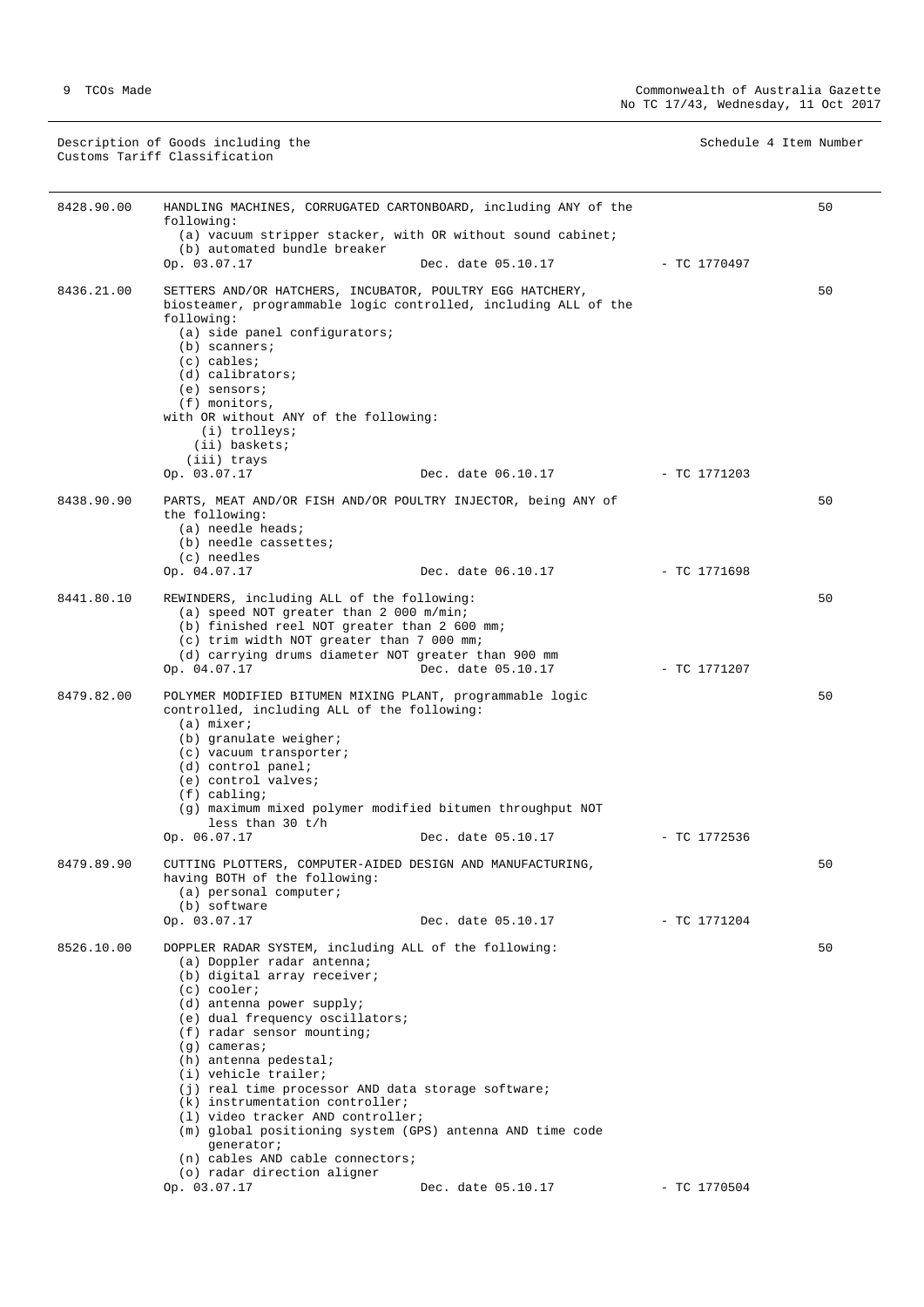Description of Goods including the Schedule 4 Item Number (Schedule 4 Item Number Customs Tariff Classification

÷,

| 8536.50.99 | SWITCH SYSTEM, having at least one of the following: | (a) switch mechanism, having BOTH of the following:      |                | 50 |
|------------|------------------------------------------------------|----------------------------------------------------------|----------------|----|
|            |                                                      | (i) operating voltage NOT greater than 240;              |                |    |
|            |                                                      | (ii) maximum load NOT greater than 6 A,                  |                |    |
|            | (b) remote mechanism;                                |                                                          |                |    |
|            |                                                      | (c) dimmer mechanism, having BOTH of the following:      |                |    |
|            |                                                      | (i) operating voltage NOT greater than 240 VAC:          |                |    |
|            |                                                      | (ii) maximum load NOT greater than 350 W                 |                |    |
|            | Op. 20.07.17                                         | Dec. date 05.10.17                                       | $-$ TC 1778495 |    |
| 8544.30.00 |                                                      | ASSEMBLIES, CABLE, consisting of ALL of the following:   |                | 50 |
|            | insulation;                                          | (a) cross-linked polymer AND/OR polyethylene foam sheath |                |    |
|            | (b) sheath AND electrical connectors;                |                                                          |                |    |
|            | $(c)$ cables                                         |                                                          |                |    |
|            | Op. 06.07.17                                         | Dec. date 03.10.17                                       | $-$ TC 1773026 |    |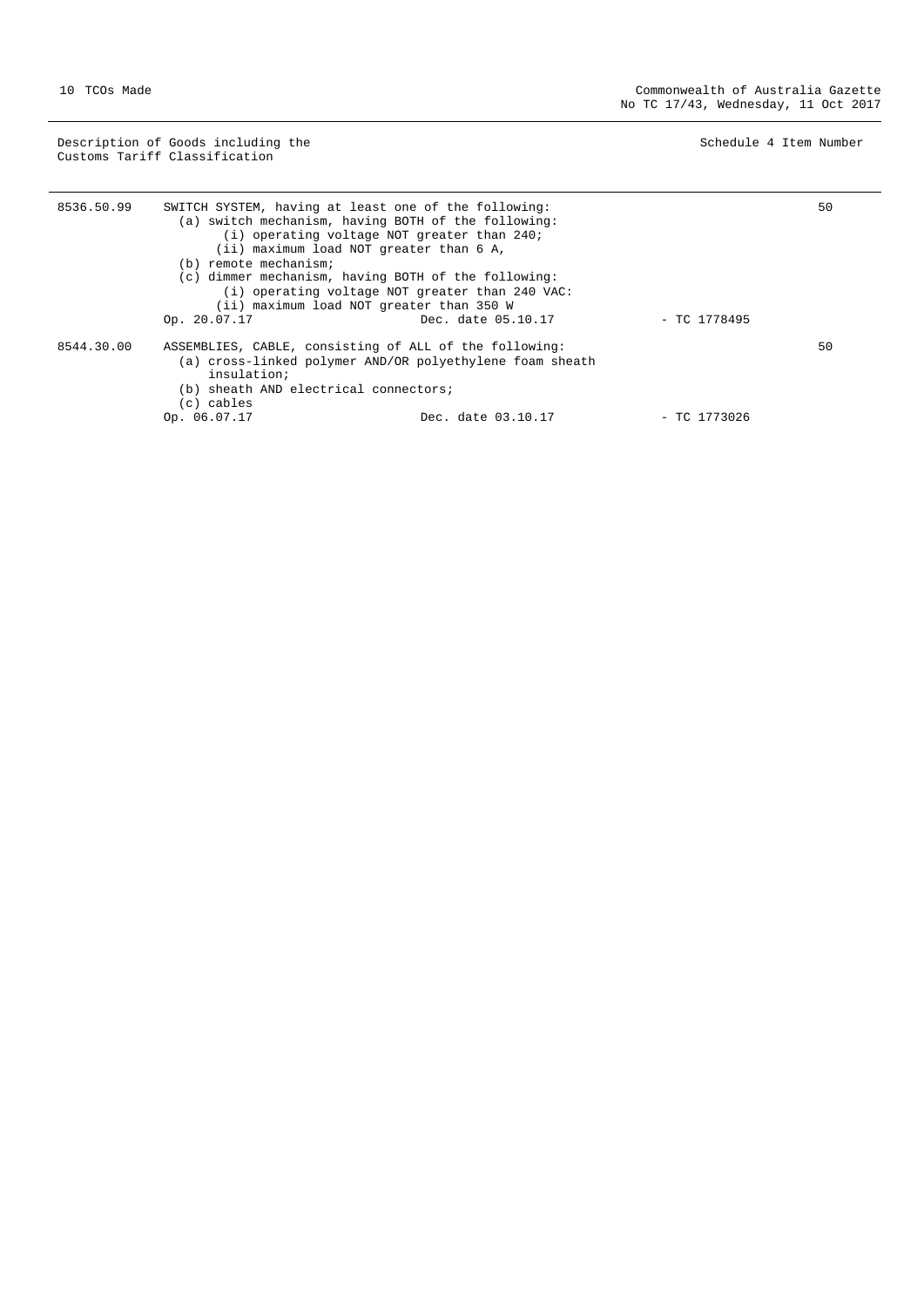#### **TARIFF CONCESSION ORDERS (TCOs) NOT USED IN THE PREVIOUS 2 YEARS**

<span id="page-10-0"></span>The Comptroller-General of Customs is satisfied that the TCOs listed in the table below are no longer required because, in the 2 years preceding the day of this notice, they have not been quoted in an import declaration to secure a concessional rate of duty.

From Thursday, 9 November 2017, it is intended to take action to revoke these Orders under subsection 269SD (1A) of the Customs Act 1901. In accordance with subsection 269SG (2) of the Customs Act 1901, in transit provisions shall apply. If revoked, the expected date of effect will be 8 November 2017.

Interested parties are invited to provide, by close of business, Wednesday 8 November 2017, written reasons why an Order should NOT be revoked.

Please advise if any of the Orders listed below have been quoted on an import declaration.

If a request is made to retain an Order used for the granting of a Determination, please specify the Determination and the linked Item number to enable mapping to the Order and its scope.

#### THE TABLE

\_\_\_\_\_\_\_\_\_\_\_\_\_\_\_\_\_\_\_\_\_\_\_\_\_\_\_\_\_\_\_\_\_\_\_\_\_\_\_\_\_\_\_\_\_\_\_\_\_\_\_\_\_\_\_\_\_\_\_\_\_\_\_\_\_\_\_\_\_\_\_\_\_\_\_\_\_\_\_\_\_\_\_\_\_\_\_\_\_\_\_\_\_\_\_\_\_\_\_\_\_\_\_\_\_\_\_\_\_\_

| Tariff<br>Classification | Description                                                                                                                           |                                                                                                                                                                                                                     | Concession Number |  |
|--------------------------|---------------------------------------------------------------------------------------------------------------------------------------|---------------------------------------------------------------------------------------------------------------------------------------------------------------------------------------------------------------------|-------------------|--|
| 3923.21.00               | (a) length NOT less than 45 metres;<br>(b) diameter NOT less than 2 metres;<br>(c) thickness NOT less than 70 microns                 | BAGS, WASTE, COMPOST, TUBULAR, having ALL of the following:                                                                                                                                                         |                   |  |
|                          | Op. 16.04.08                                                                                                                          | Dec. date 30.09.08 - TC 0804318                                                                                                                                                                                     |                   |  |
| 4412.32.00               | EITHER of the following:<br>$(a)$ bottoms;<br>(b) re-inforcing strips                                                                 | PARTS, TOBACCO STORAGE BINS, plywood, whether or not having a<br>surface of base papers impregnated with phenolic resin, being                                                                                      |                   |  |
|                          | Op. 01.07.08                                                                                                                          | Dec. date 19.09.08                                                                                                                                                                                                  | $- TC 0815373$    |  |
| 5509.42.00               | polyamide                                                                                                                             | YARN, semi-worsted spun, 4 ply, 50% polypropylene AND 50%                                                                                                                                                           |                   |  |
|                          | Op. 12.06.08                                                                                                                          | Dec. date 15.08.08                                                                                                                                                                                                  | $-$ TC 0812380    |  |
| 5603.12.00               | having ALL of the following:<br>(c) NOT less than 20% polyamide;<br>(d) solvent and binder free;<br>(e) polyvinyl chloride (PVC) free | FABRIC, NONWOVEN, HYDROENTANGLED, brushed and/or embossed,<br>(a) weight more than 55 grams per square metre but NOT<br>more than 70 grams per square metre;<br>(b) NOT less than 60% polyethylene terephthalate;   |                   |  |
|                          | Op. 10.06.08                                                                                                                          | Dec. date 22.08.08                                                                                                                                                                                                  | $-$ TC 0812003    |  |
| 5603.14.00               | having ALL of the following:<br>(c) NOT less than 20% polyamide;<br>(d) solvent and binder free;<br>(e) polyvinyl chloride (PVC) free | FABRIC, NONWOVEN, HYDROENTANGLED, brushed and/or embossed,<br>(a) weight more than 150 grams per square metre and<br>NOT more than 180 grams per square metre;<br>(b) NOT less than 60% polyethylene terephthalate; |                   |  |
|                          | Op. 10.06.08                                                                                                                          | Dec. date 22.08.08                                                                                                                                                                                                  | $-$ TC 0812005    |  |
| 6914.90.00               | magnets                                                                                                                               | BALLS, LAUNDRY, plastic, containing BOTH ceramic beads and                                                                                                                                                          |                   |  |
|                          | Op. $21.05.08$                                                                                                                        | Dec. date 08.08.08                                                                                                                                                                                                  | $-$ TC 0809129    |  |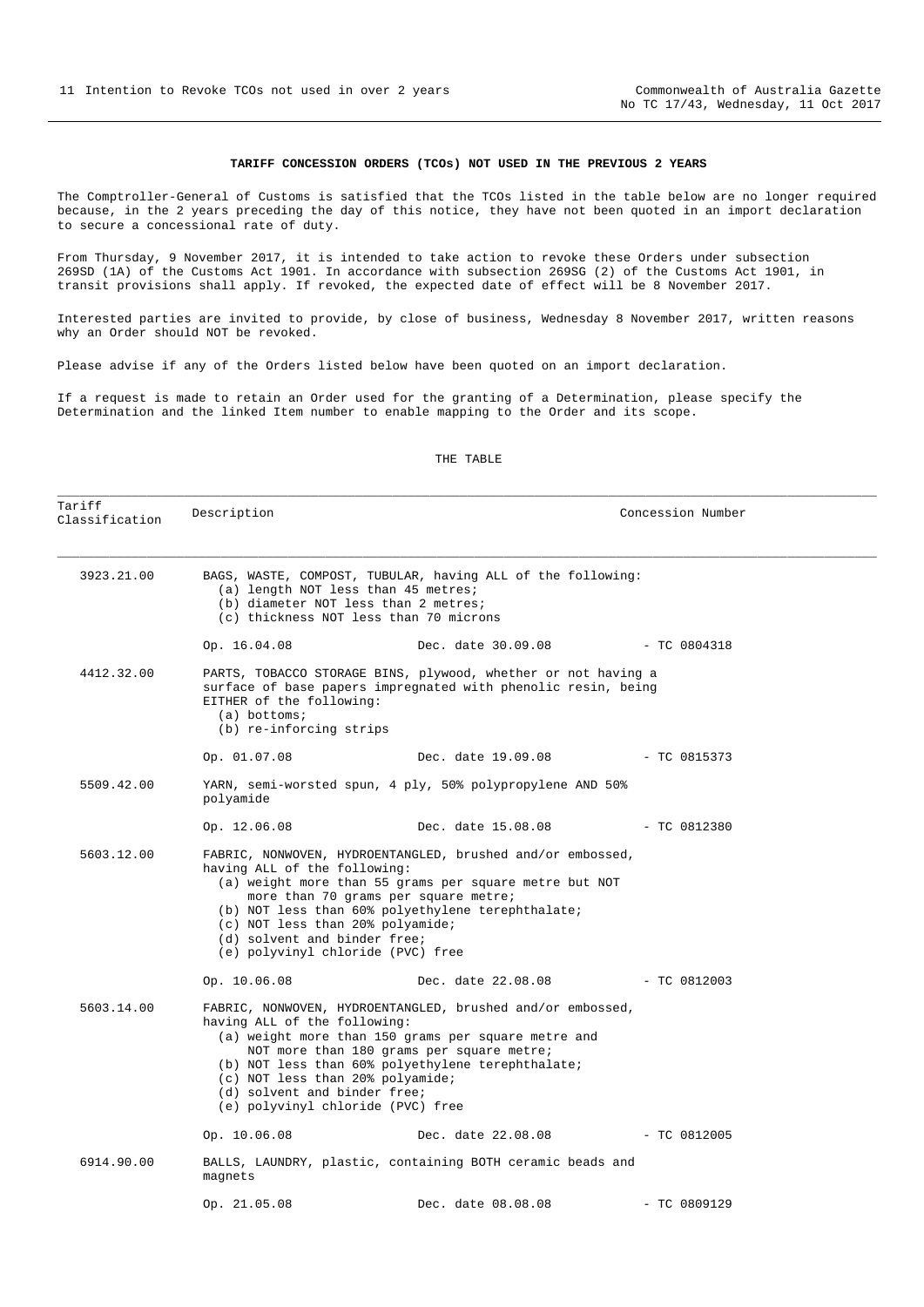| 7226.99.00 | STEEL PLATE, having BOTH of the following:<br>(a) nickel content greater than 34%;<br>(b) width less than 600 mm                                                                                                                                                                                                                                                                                                                                                                    |                                                                                                                              |                |
|------------|-------------------------------------------------------------------------------------------------------------------------------------------------------------------------------------------------------------------------------------------------------------------------------------------------------------------------------------------------------------------------------------------------------------------------------------------------------------------------------------|------------------------------------------------------------------------------------------------------------------------------|----------------|
|            | Op. 18.08.08                                                                                                                                                                                                                                                                                                                                                                                                                                                                        | Dec. date 07.11.08                                                                                                           | $-$ TC 0826920 |
| 7419.99.00 | NETTING, BRASS, aquaculture facility                                                                                                                                                                                                                                                                                                                                                                                                                                                |                                                                                                                              |                |
|            | Op. 03.04.08                                                                                                                                                                                                                                                                                                                                                                                                                                                                        | Dec. date 20.06.08                                                                                                           | $- TC 0802491$ |
| 8307.10.00 | following:<br>(a) two ply testable bellows;<br>(b) two ply leak detection module;<br>(c) pantographic linkages;<br>(d) slotted hinge bars;<br>(e) internal sleeve thickness NOT less than 10 mm;<br>(f) maximum diameter NOT greater than 1 700 mm;<br>(g) maximum length NOT greater than 4 100 mm                                                                                                                                                                                 | EXPANSION JOINTS, metal, refractory lined, having ALL of the                                                                 |                |
|            | Op. 04.04.08                                                                                                                                                                                                                                                                                                                                                                                                                                                                        | Dec. date 08.09.08                                                                                                           | $-$ TC 0802659 |
| 8413.81.90 | (a) reciprocating positive displacement pumps;<br>(b) rotary positive displacement pumps;<br>(c) pipework                                                                                                                                                                                                                                                                                                                                                                           | TRANSFER SYSTEM, MASTIC, comprising ALL of the following:                                                                    |                |
|            | Op. 11.04.08                                                                                                                                                                                                                                                                                                                                                                                                                                                                        | Dec. date 04.07.08                                                                                                           | $-$ TC 0803237 |
| 8416.20.00 | $(a)$ injectors;<br>(b) air registers;<br>$(c)$ body supports;<br>(d) flat back elbows;<br>$(e)$ igniters;<br>(f) boiler waterwall tubes                                                                                                                                                                                                                                                                                                                                            | BURNERS, LOW NITROGEN OXIDE, comprising ALL of the following:                                                                |                |
|            | Op. 02.05.08                                                                                                                                                                                                                                                                                                                                                                                                                                                                        | Dec. date 25.07.08                                                                                                           | $-TC0806299$   |
| 8421.21.90 | WATER TREATMENT PLANT, comprising ALL of the following:<br>(a) filters;<br>(b) chemical dosers;<br>(c) sludge thickeners;<br>$(d)$ centrifuges;<br>(e) conveyors;<br>$(f)$ blowers;<br>$(q)$ valves;<br>$(h)$ pipes;<br>(i) ultra violet lamps;<br>(j) mixing tanks;<br>$(k)$ electrical switchrooms;<br>$(1)$ instrumentation and controls;<br>$(m)$ circular tanks;<br>$(n)$ pumping stations;<br>(o) filtration tanks;<br>(p) flocculation tanks;<br>$(q)$ pumps;<br>$(r)$ flues |                                                                                                                              |                |
|            | Op. 11.01.08                                                                                                                                                                                                                                                                                                                                                                                                                                                                        | Dec. date 04.04.08                                                                                                           | $-$ TC 0800664 |
| 8421.22.00 | ADSORBER COLUMNS, BEER STABILISATION                                                                                                                                                                                                                                                                                                                                                                                                                                                |                                                                                                                              |                |
|            | Op. 30.06.08                                                                                                                                                                                                                                                                                                                                                                                                                                                                        | Dec. date 19.09.08                                                                                                           | $-$ TC 0815147 |
| 8424.89.90 | WASHERS, TRACK AND SHACKLE, POULTRY DE-FEATHERING                                                                                                                                                                                                                                                                                                                                                                                                                                   |                                                                                                                              |                |
|            | Op. 24.01.08                                                                                                                                                                                                                                                                                                                                                                                                                                                                        | Dec. date 04.04.08                                                                                                           | $-$ TC 0801294 |
| 8425.42.00 | tonnes, consisting of ALL of the following:<br>$(a)$ nose jack;<br>$(b)$ wing jacks;<br>(c) tail jack                                                                                                                                                                                                                                                                                                                                                                               | JACKING SETS, AIRCRAFT, hydraulic, with or without control<br>desks, having a combined lifting capacity of NOT less than 270 |                |
|            | Op. 24.07.08                                                                                                                                                                                                                                                                                                                                                                                                                                                                        | Dec. date 24.10.08                                                                                                           | $-$ TC 0822804 |